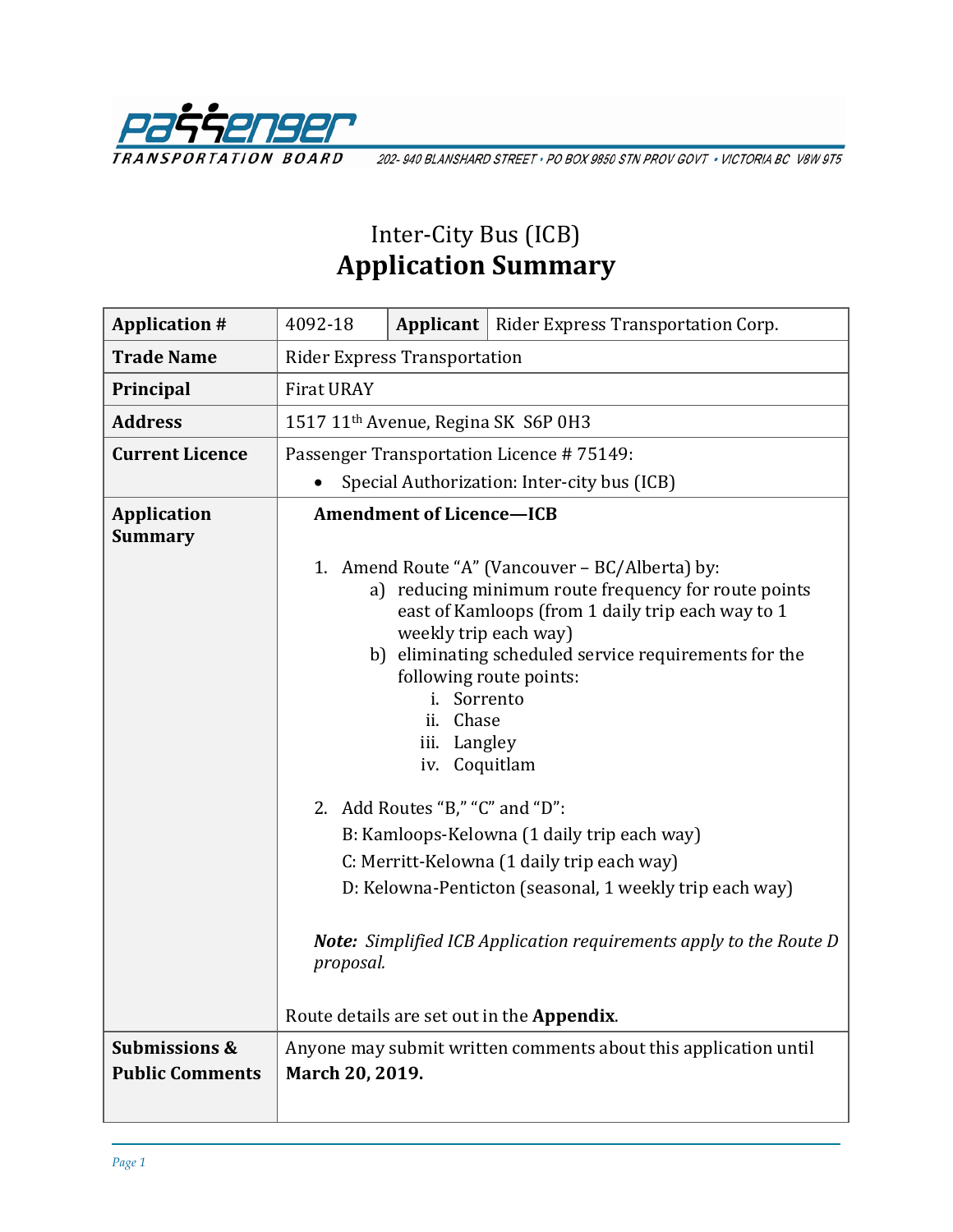|             | Route A Comments & Submissions (Service Cuts & Reductions)                                                                                                                                                                                                                                                                                                                                                                                                                                                                                                                                                                                                                                                                                                                                                                                                                                                         |  |  |  |  |
|-------------|--------------------------------------------------------------------------------------------------------------------------------------------------------------------------------------------------------------------------------------------------------------------------------------------------------------------------------------------------------------------------------------------------------------------------------------------------------------------------------------------------------------------------------------------------------------------------------------------------------------------------------------------------------------------------------------------------------------------------------------------------------------------------------------------------------------------------------------------------------------------------------------------------------------------|--|--|--|--|
|             | To submit written comments on Route A, no fee is required. Please<br>quote Application 4092-18, Route A and send your comments to:<br>Passenger Transportation Board<br>PO Box 9850 STN PROV GOVT<br>Victoria BC V8W 9T5<br>Fax: 250-953-3788<br>Email: ptboard@gov.bc.ca<br>The Board forwards comments it receives to Rider Express<br>Transportation Corp. Comments from private individuals are subject to<br>a privacy and confidentiality undertaking that Rider Express<br>Transportation Corp made with the Passenger Transportation Board.                                                                                                                                                                                                                                                                                                                                                                |  |  |  |  |
|             | Routes B, C and/or D Comments & Submissions (New Routes)                                                                                                                                                                                                                                                                                                                                                                                                                                                                                                                                                                                                                                                                                                                                                                                                                                                           |  |  |  |  |
|             | To submit written comments on Routes B, C and/or D, a \$50 fee is<br>required from each person who makes a submission. Please quote<br>Application 4092-18 and identify one or more route numbers (e.g.<br>"Routes C & D"), and send your comments to the Passenger<br>Transportation Board at the above-noted address.                                                                                                                                                                                                                                                                                                                                                                                                                                                                                                                                                                                            |  |  |  |  |
|             | More information about submissions and submission fees is posted<br>on the Board "Making Submissions" webpage.                                                                                                                                                                                                                                                                                                                                                                                                                                                                                                                                                                                                                                                                                                                                                                                                     |  |  |  |  |
| Applicant's | Text supplied by the applicant:                                                                                                                                                                                                                                                                                                                                                                                                                                                                                                                                                                                                                                                                                                                                                                                                                                                                                    |  |  |  |  |
| Rationale   | A. Reductions on Route A: Rider Express is reducing frequency<br>between Kamloops and Calgary due to low ridership.<br>B. Less Profitable Routes: not all intercity bus routes are as<br>profitable as others. Some even hurts the bottom line. Our<br>ridership on the Calgary-Vancouver route itself has not reached<br>the levels that can justify the service. However, our commitment<br>to expand our network and reach more customers makes us<br>keep our routes. On the other hand, the inability to service more<br>destinations with a larger population could force us to<br>terminate our operations elsewhere. We should be allowed to<br>seek routes that can help us subsidize our less profitable routes.<br>C. Add Routes $B & C$ : We are planning to provide, as soon as<br>possible, daily services between Kamloops and Kelowna (via<br>Vernon), and between Merritt and Kelowna to increase |  |  |  |  |
|             | competition, connectivity and economies of scale (as noted                                                                                                                                                                                                                                                                                                                                                                                                                                                                                                                                                                                                                                                                                                                                                                                                                                                         |  |  |  |  |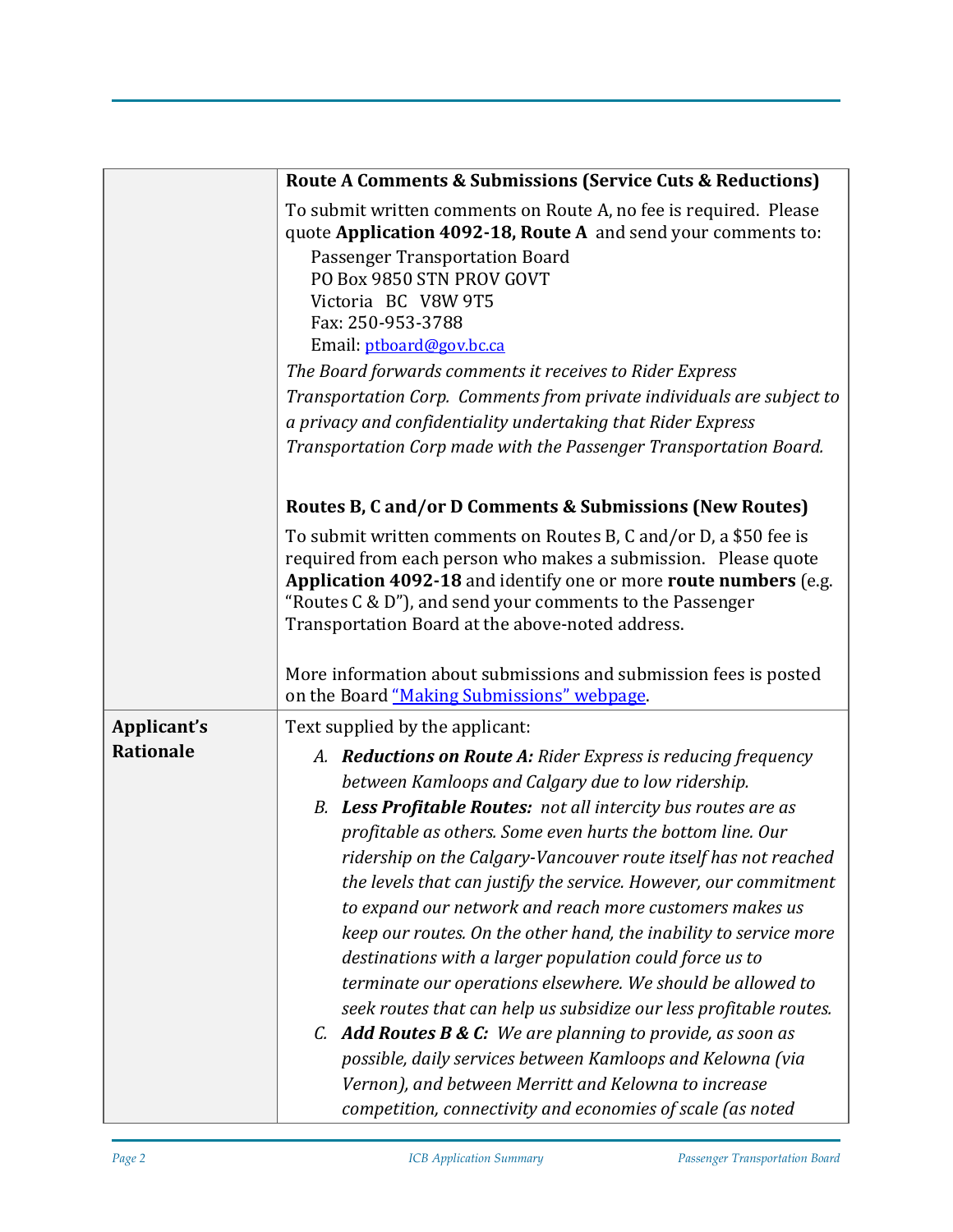*below).*

- *D. Competition: There is a tremendous need for more companies in intercity bus service. We believe in ourselves to bring quality and innovation in the service which will surely benefit the public.*
- *E. Connecting Service: Bus companies add more routes to their network to offer a more complete service where a passenger can reach more destinations without the hassle of changing to a different bus company that may or may not stop at the same locations as the one he/she originally boards. The peace of mind of connecting with ease is a great value that one bus service company can offer. For instance, our passengers who board along the way between Calgary and Kamloops and wants to reach Kelowna must change their bus. Worse, they may not be able to connect at all if the schedules of the other bus company cannot suit the needs of the passenger.*
- *F. Economies of Scale: Overhead costs of an intercity bus service needs to be spread over many passengers to make it feasible. Overhead costs include rental of passenger waiting rooms/ticketing offices, advertising, staff other than drivers and call center staff, accounting costs, etc. Limiting access to the market could increase costs and force uncompetitive prices. It is crucial to achieve economies of scale to operate efficiently. In some cases lack of economies of scale could make it prohibitively costly to operate at all.*
- *G. Add Route D: We are planning to start a summer-season service between Kelowna and Penticton and operate it year round if ridership is high enough. This service is much needed after Greyhound left Western Canada.*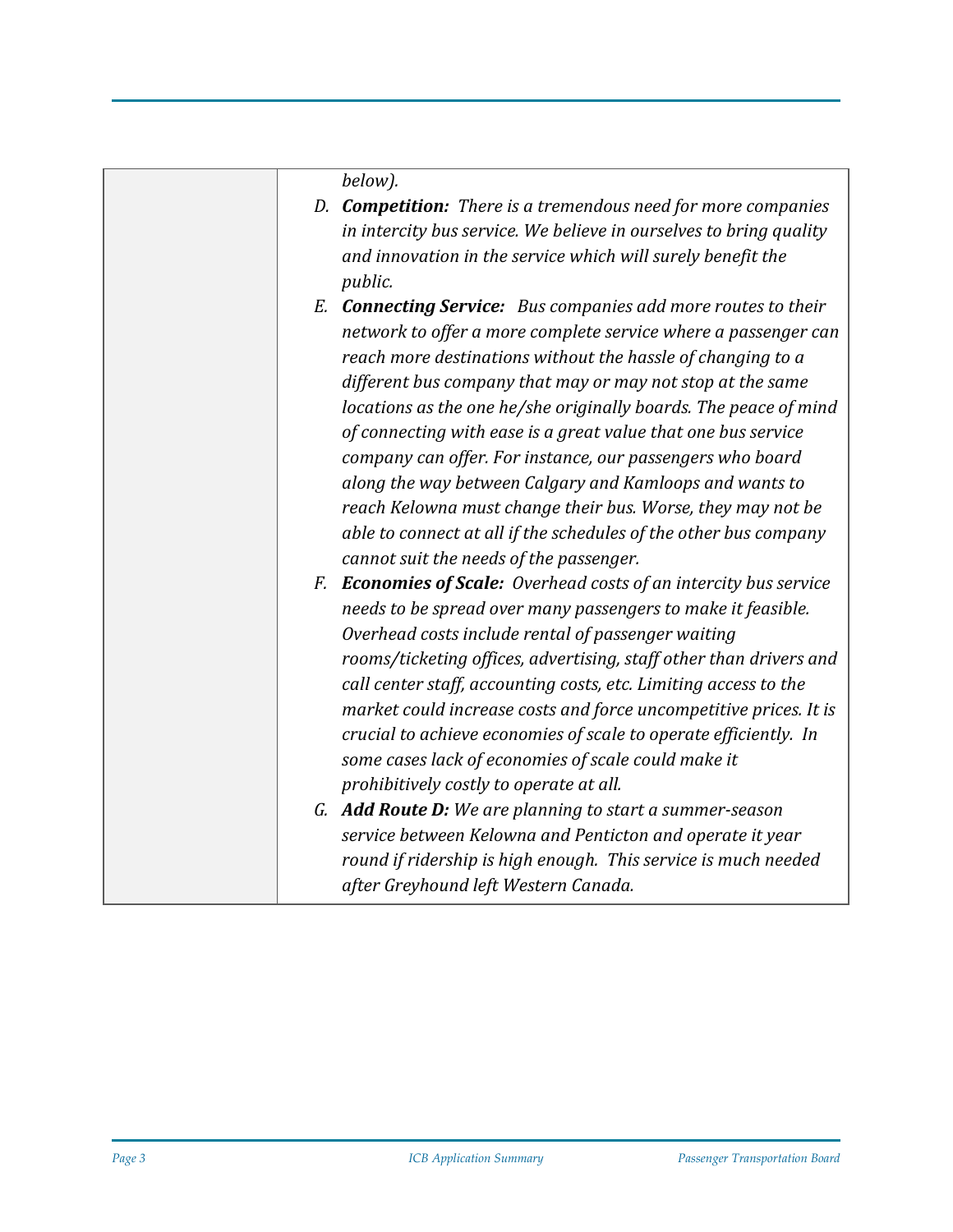## **Appendix**

Rider Express Transportation Corp. dba Rider Express Transportation

## **Terms and Conditions Proposed by the Applicant**

The applicant seeks PT Board approval to operate inter-city buses under Special Authorization with terms and conditions amended as set out in this appendix. The applicant proposes the following amendments:

- 1. Amend Route A (Vancouver BC/Alberta border) by reducing minimum frequency and eliminating 4 route points. In the summary below, green text shows additions. Red strikethrough shows deletions.
- 2. Add Route B: Vancouver Kamloops
- 3. Add Route C: Vancouver Kelowna

| <b>Special</b><br><b>Authorization</b> | <b>Inter-City Bus (ICB)</b>                                                                                                                                                                                                                                                                                  |  |  |  |
|----------------------------------------|--------------------------------------------------------------------------------------------------------------------------------------------------------------------------------------------------------------------------------------------------------------------------------------------------------------|--|--|--|
| <b>Terms &amp; Conditions</b>          |                                                                                                                                                                                                                                                                                                              |  |  |  |
| <b>Vehicles</b>                        | All buses must be accessible to persons with mobility aids.                                                                                                                                                                                                                                                  |  |  |  |
| <b>Services</b>                        |                                                                                                                                                                                                                                                                                                              |  |  |  |
| Service                                | Transportation of passengers must be provided:                                                                                                                                                                                                                                                               |  |  |  |
|                                        | a) on a scheduled basis, and                                                                                                                                                                                                                                                                                 |  |  |  |
|                                        | in accordance with minimum frequencies and other terms and<br>b)<br>conditions of licence that apply to the routes and route points.                                                                                                                                                                         |  |  |  |
| Schedule                               | The licence holder must publish, in a manner accessible to the general<br>public, a schedule for each route with the time and location of each<br>stop, and must carry in each vehicle a copy of the schedule that the<br>vehicle is following.                                                              |  |  |  |
| <b>Service Exception</b>               | Routes may be operated on a "pre-booked" or "reservation required"<br>basis provided that:                                                                                                                                                                                                                   |  |  |  |
|                                        | a) applicable routes are identified as a "pre-booked" or "reservation<br>required" service in all current, published schedule information,<br>and                                                                                                                                                            |  |  |  |
|                                        | b) these routes are available at all times for pre-booking or<br>reservation on the licensee's website.                                                                                                                                                                                                      |  |  |  |
|                                        | When these conditions are met and when no reservations have been<br>received for pickup or dropoff at one or more points on the route by the<br>time service is scheduled to be provided, the licence holder has the<br>option of not providing service to those points that would otherwise be<br>required. |  |  |  |
| <b>Alternative Points:</b>             | The licence holder may pick up or drop off passengers at any location,<br>municipality or unincorporated area that is between the terminating<br>points and on highway corridors approved for this route.                                                                                                    |  |  |  |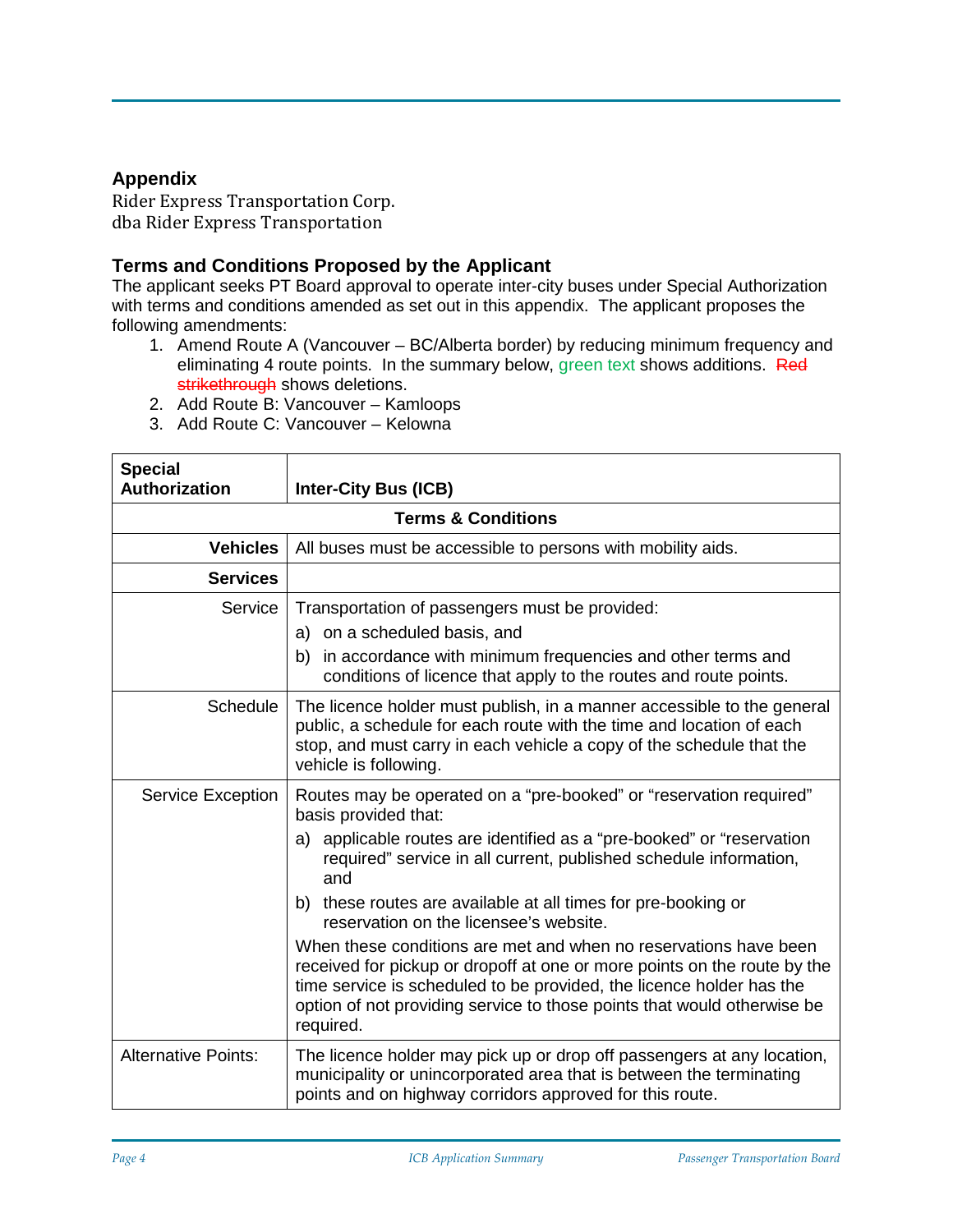| <b>Route A</b>                      |                                   |
|-------------------------------------|-----------------------------------|
| <b>Terminating Point 1:</b>         | <b>Alberta Border &amp; HWY 1</b> |
| <b>Terminating Point 2:</b>         | <b>City of Vancouver</b>          |
| Corridor:                           | Highway1: Vancouver - Hope        |
|                                     | Highway 5: Hope - Kamloops        |
|                                     | Minimum Trips                     |
| <b>Route Points</b>                 | (each direction)                  |
| Alberta Border & HWY 1              | n/a                               |
| Town of Golden                      | 1 per day 1 per week              |
| City of Revelstoke                  | 1 per day 1 per week              |
| <b>District of Sicamous</b>         | 4 per day 1 per week              |
| City of Salmon Arm                  | 1 per day 1 per week              |
| <b>Sorrento</b>                     | 1 per day                         |
| <b>Village of Chase</b>             | 1 per day                         |
| City of Kamloops                    | 1 per day                         |
| <b>City of Merritt</b>              | 1 per day                         |
| District of Hope                    | 1 per day                         |
| City of Chilliwack                  | 1 per day                         |
| City of Abbotsford                  | 1 per day                         |
| <b>City or Township of Langley</b>  | 1 per day                         |
| City of Coquitlam                   | 1 per day                         |
| City of Vancouver                   | 1 per day                         |
| <b>Route B [New Proposed Route]</b> |                                   |
| <b>Terminating Point 1:</b>         | <b>City of Kamloops</b>           |
| <b>Terminating Point 2:</b>         | <b>City of Kelowna</b>            |
| Corridors:                          | Highway 1: Kamloops - Monte Creek |
|                                     | Highway 97: Monte Creek - Kelowna |
|                                     | Minimum Trips                     |
| <b>Route Points</b>                 | (each direction)                  |
| City of Kamloops                    | 1 per day                         |
| City of Vernon                      | 1 per day                         |
| City of Kelowna                     | 1 per day                         |